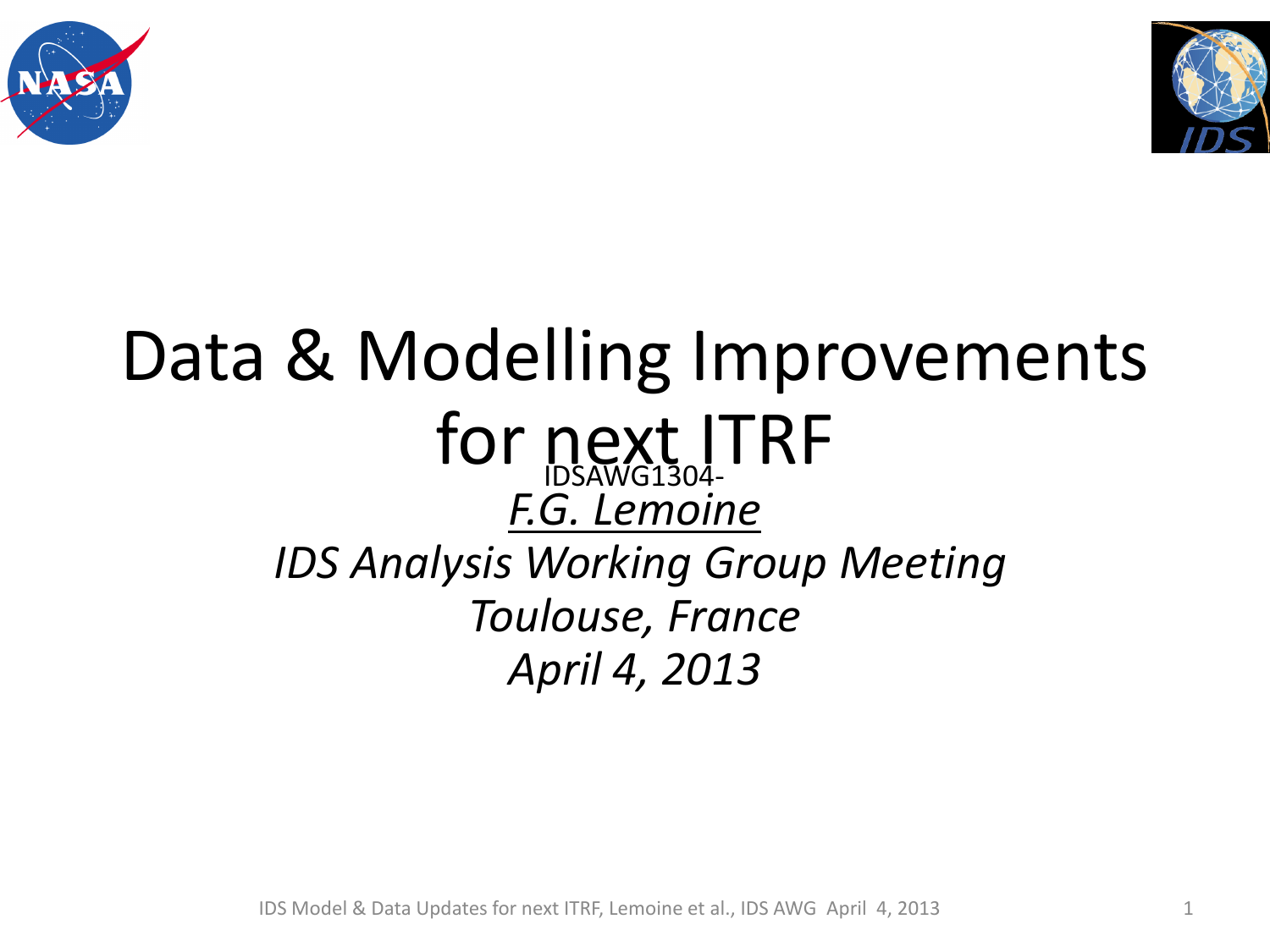



## **DORIS AC Desired Model Updates (1)**

| <b>Model</b>                                                         | <b>Rationale</b>                                                                                                                       |
|----------------------------------------------------------------------|----------------------------------------------------------------------------------------------------------------------------------------|
| <b>New Static Gravity Model</b>                                      | ITRF2008 vintage models (e.g. GGM01C, EIGEN-GL04S1)<br>are now superceded                                                              |
| <b>New Time-Variable Gravity Model</b>                               | Strong signal in TVG > 2008. (Cerri et al., 2010; 2013)                                                                                |
| All ACs to apply atmospheric<br>gravity (ECMWF-6hr or NCEP-6hr)      | 5-7 mm signal radial on Jason-2/TP orbits. (Lemoine et<br>al., 2010)                                                                   |
| Air Tides (Apply separately if -<br>6hrly atmospheric gravity used)  | Avoid double bookkeeping of air tide constituents. (Ray<br>and Ponte, 2003; Bode & Biancale, 20XX)                                     |
| <b>Updated macromodels - Different</b><br>satellites depending on AC | Nonconservative force mismodelling produces draconitic<br>period signals in station coordinates time series &<br>geocenter parameters. |
| Adjust drag more frequently near<br>solar maximum (~2001-2003)       | (Gobinddass et al., 2010; Valette et al., 2010). ~800 km<br>DORIS satellites strongly perturbed by drag.                               |
| Use GMF or VMF for Troposphere<br>mapping function                   | Earlier functions and models (cf Niell) no longer state-of-<br>the- art.                                                               |
| <b>Met. Info for DORIS Data:</b><br>GPT, GPT2, or ECMWF-derived      | DORIS in situ meteorological data are not reliable.                                                                                    |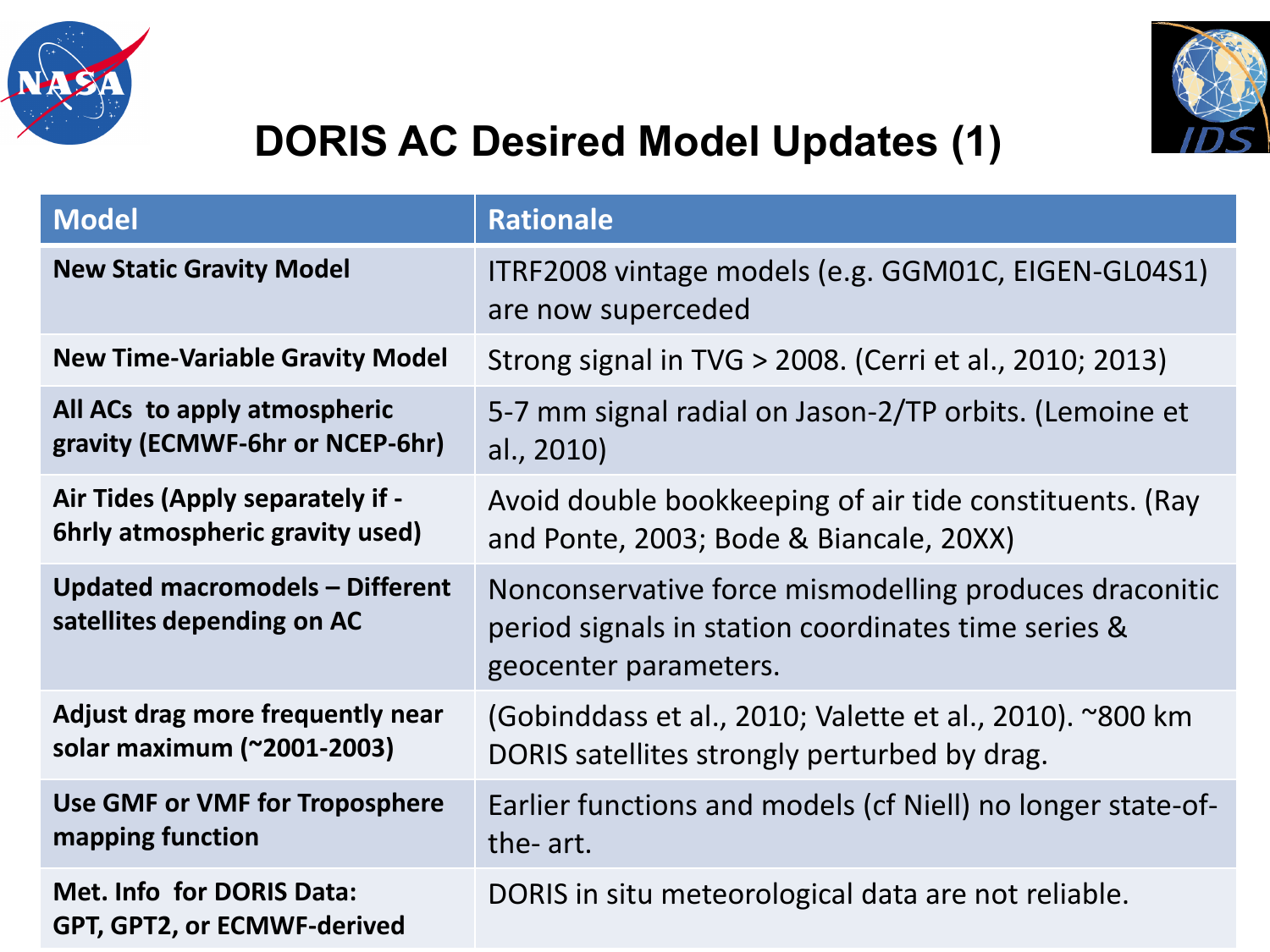



## **DORIS AC Desired Model Updates (2)**

| <b>Model</b>                                                                                                                | <b>Rationale</b>                                                                                              |
|-----------------------------------------------------------------------------------------------------------------------------|---------------------------------------------------------------------------------------------------------------|
| <b>Ocean Tide Models: for</b><br>dynamical modelling & Ocean<br>Loading: GOT4.8, FES2004, (Is<br>FES2004 update available?) | Earlier models superceded. Even FES2004 & GOT<br>models have some issues at S2 frequency in polar<br>regions. |
| <b>Station Coordinates</b>                                                                                                  | Latest DPOD2008? DPOD2008v1.9                                                                                 |
| <b>Solid Earth Pole Tide</b>                                                                                                | Part of IERS Conventions (2003)                                                                               |
| Ocean Pole Tide                                                                                                             | Part of IERS Conventions (2010)                                                                               |
|                                                                                                                             |                                                                                                               |
|                                                                                                                             |                                                                                                               |
|                                                                                                                             |                                                                                                               |
|                                                                                                                             |                                                                                                               |